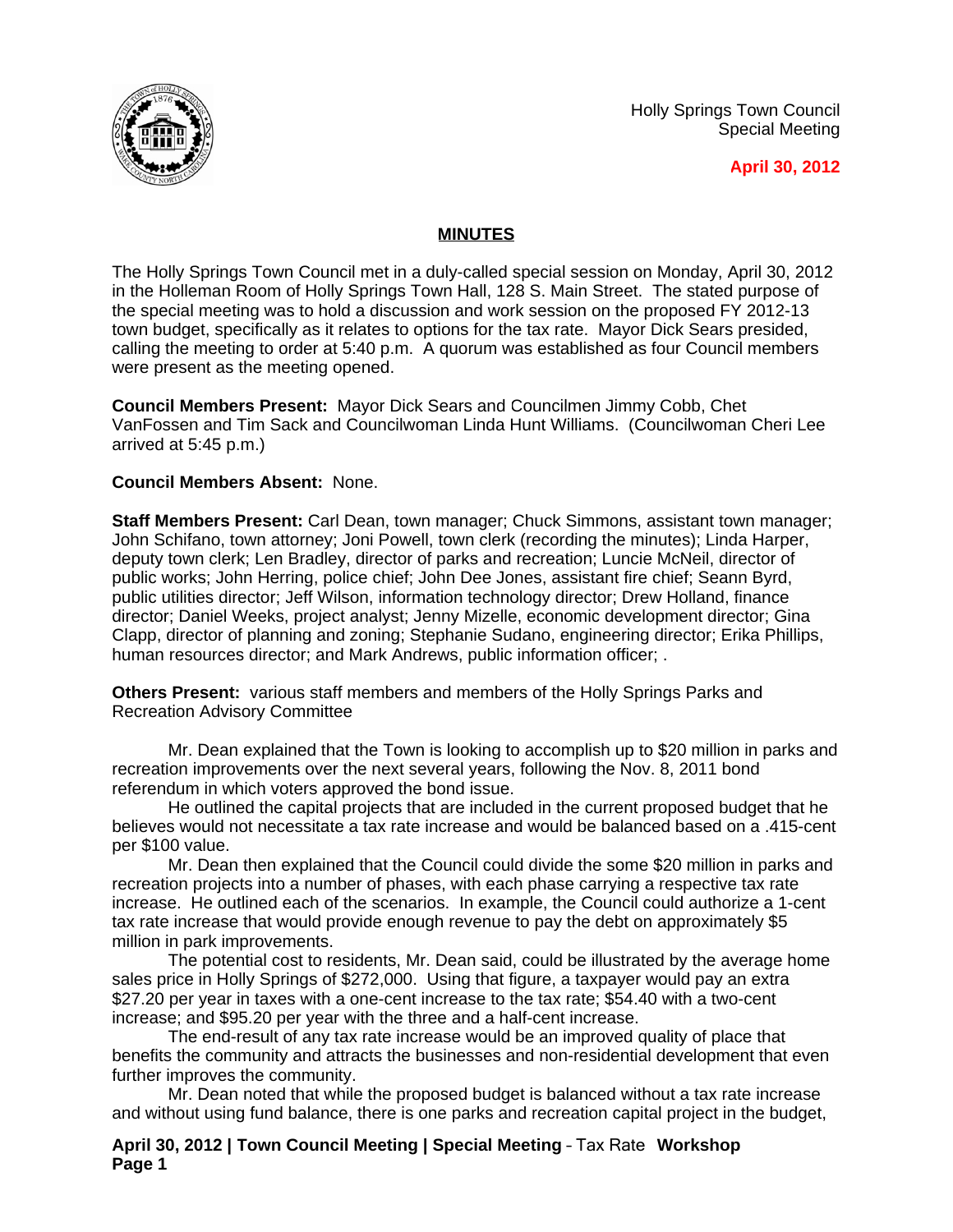the completion of Bass Lake Park.

Mayor Sears said what the Council believes the Town needs and what the Town wants needs to be determined. He added that other municipalities in county are contemplating tax rate increases. He said he, personally, was comfortable with two cents because it raised enough revenue to make substantial park improvements.

Councilman Sack said he would be comfortable with two or three and half cents in order to keep and improve the Town's quality of life and to get park projects that have been delayed for decades done.

He added that park projects have been put aside while the Town tackled more pressing needs over the years. He noted that the Town has good access to water and sewer for the next 30 years and it is now time to give residents park improvements.

Councilman VanFossen noted that the Town saved at least \$40 million in the wastewater treatment plant expansion project. He said the Council always strives to be responsible with public funds. He said he promised that he would never vote to raise taxes unless it was put out to a vote of the people. We did, he said, and the voters approved it. He added that he has no dilemma about raising the tax rate because he feels the majority of voters have authorized it. He said he would support a two-cent increase with a bit of tweaking to the project list to get as much for the money as possible. He added that he would also consider support of two and half cents.

Councilwoman Williams said she would not support any tax rate increase. Instead, she said, she would support incremental increases in the budget to include parks and recreation projects paid for out of the General Fund. She had said that she had heard from voters who said they supported the bond issue because they believed there would be no increase in the tax rate. She pointed out that the Town does have park facilities and programs and could make do for a while until the economy is stronger.

Councilwoman Lee agreed and said she was more interested in seeing the Town provide police stations and streets over park facilities.

Councilman Cobb said he wanted the Town to keep its parks system top notch, and growth will not generate enough revenue to do the kind of improvements that are needed. He said he was very comfortable supporting a penny tax rate increase, which would provide revenue to get some park plans completed and not be a tremendous financial burden for most.

Mayor Sears allowed some comments from the floor, although the meeting was not in the public hearing form.

Peter Hewitt – Mr. Hewitt addressed the Council to say that he understands the bond referendum floated the bond issue but he does not understand why the tax rate is being increased now. He said he thought it would be later.

Kevin Adams – Mr. Adams addressed the Council to say – as a resident and as a member of the Holly Springs Parks and Recreation Advisory Committee – he would support a tax rate increase. He said master plans for several parks have been generated over the past few decades, and none of them are completed. Current facilities are maxed out, he said, and the Town actually needs a total of \$40 million in park improvements. He added that he is proud that the \$20 million bond passed and he feels residents who voted for it understood the tax rate implications.

John Treadway – Mr. Treadway addressed the Council and said he was disappointed that no growth plans for United Methodist Church were initially considered in the master planning of the Mims property into a park; he is disappointed in the superstreets plan (unrelated to parks); and he was for the bond referendum but was told very clearly there would be no tax rate increase.

After much discussion, Councilman VanFossen phrased an idea: That the town manger plan for a proposed budget without a tax increase, and the council will add parks and recreation projects to be funded by a tax rate increase, if any, afterward.

**April 30, 2012 | Town Council Meeting | Special Meeting** – Tax Rate **Workshop Page 2** Mr. Dean said, then, he would present his recommended budget, representing the operations of the Town in FY 2012-13 without an increase in the tax rate. He said he would present the proposed budget at the May 15 meeting of the Council. A budget workshop will be